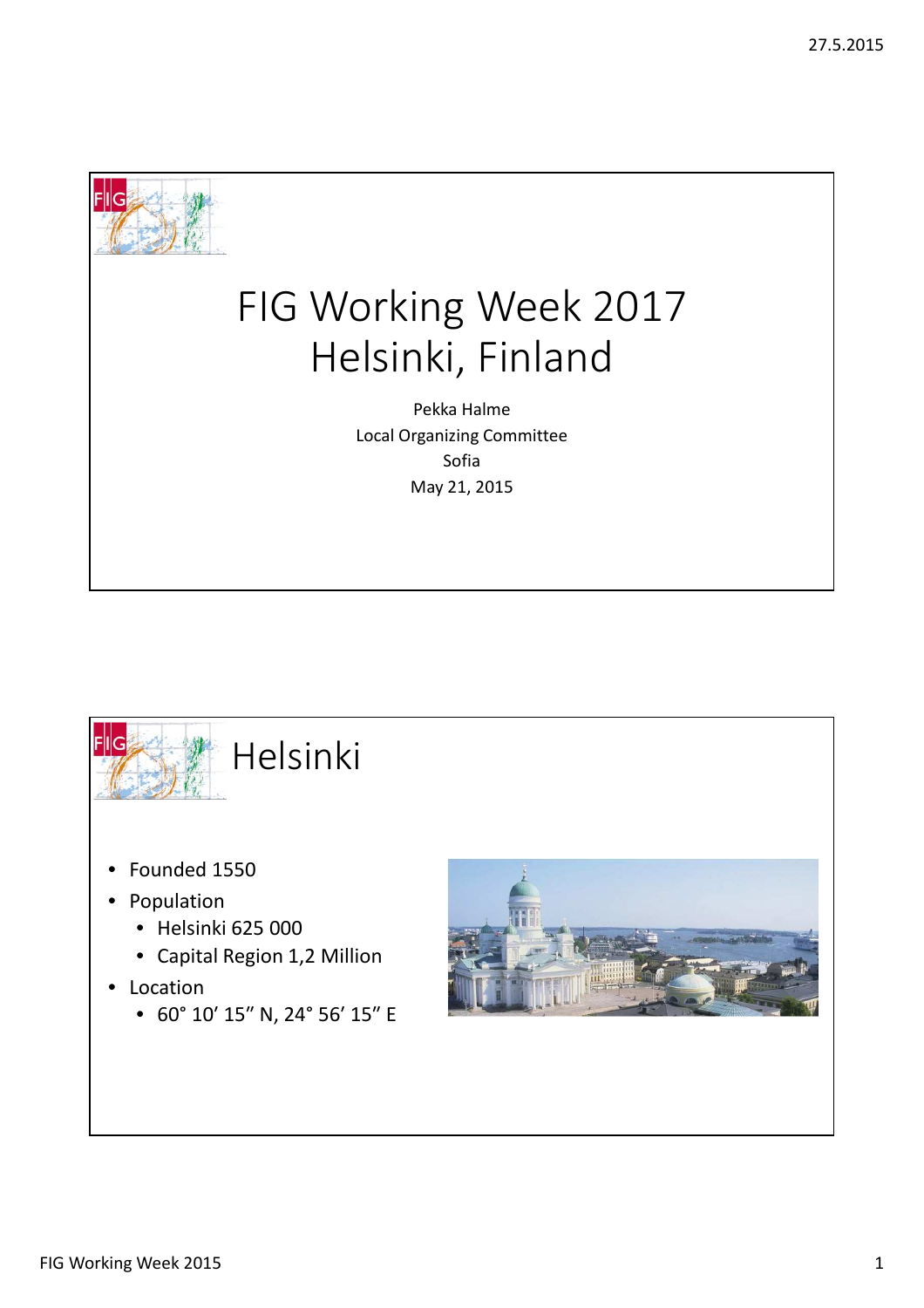

- Population: 5,5 Million (18,0/km2)
- Area: 338 000 km2
- Currency: Euro
- Official languages: Finnish, Swedish
	- English widely spoken



- Messukeskus Helsinki, Expo and Convention **Centre** 
	- Owned by the Finnish Fair Corporation
	- Total area 113,700 m², gross exhibition area 57,700 m²
	- 40 meeting rooms, 13 conference rooms in the halls
	- Largest auditorium 4,373 seats
	- A four-star hotel with 244 rooms, 4 saunas and a gym
	- Situated 4 km from the city centre, 16 km from the airport
	- Easy access to and from the city centre by local trains (5 min)



FIIG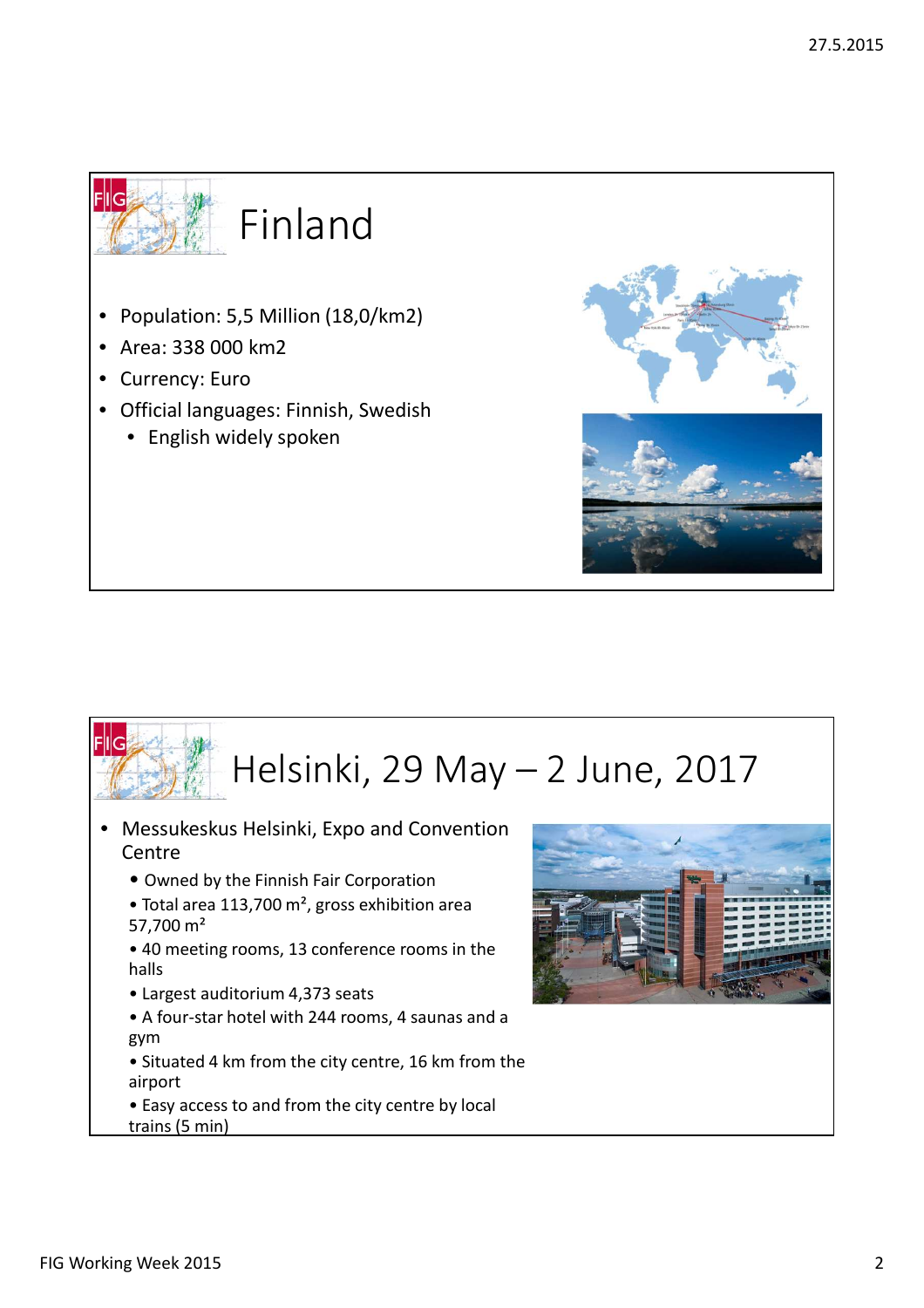

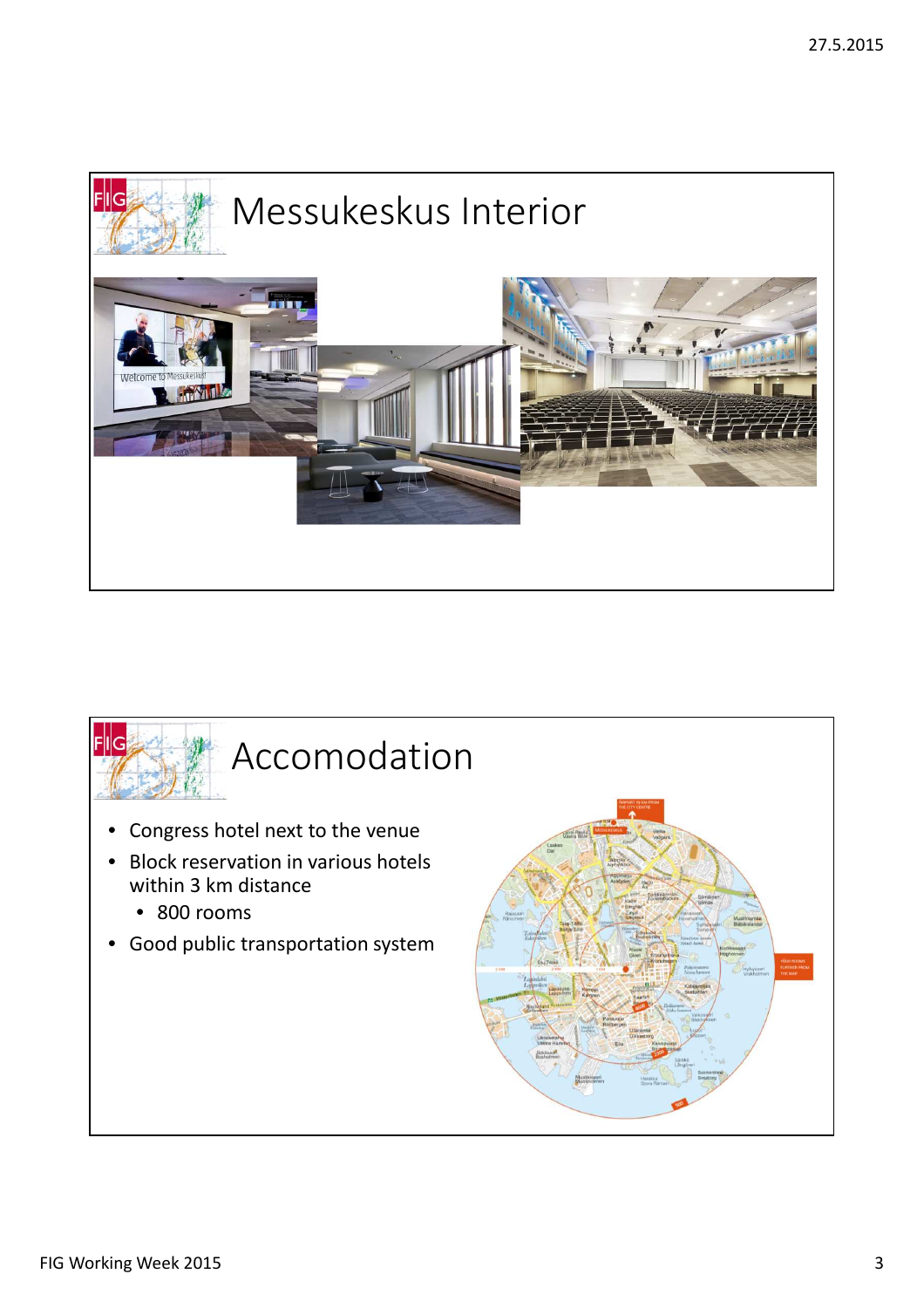

Illustrates the theme "Surveying the world of tomorrow - From digitalisation to augmented reality".

Blue, green, orange, and white symbolise the Finnish nature, its lakes, forests, midnight sun, and snow.

Elements are drawn with brush strokes which together with the colours and shapes create an association with the Finnish landscape paintings dating back to early 1900's.

The sun and the forest form a binary one and zero, symbols of digitalisation. This digitalisation is however so advanced that it is no more rectangular and mathematical but describes our analogue world in a way that is more subtle, adaptive, and precise and, thus, offers the people better services.





- LOC started working in late 2014
	- Agreement on responsibilities between the associations and the NLS
- FIG Manager visited Helsinki in March
- Lease agreement with Messukeskus signed in April 2, 2015
- Dinner venues agreed upon
- Work Plan drawn
- Work on the Working Week budget started